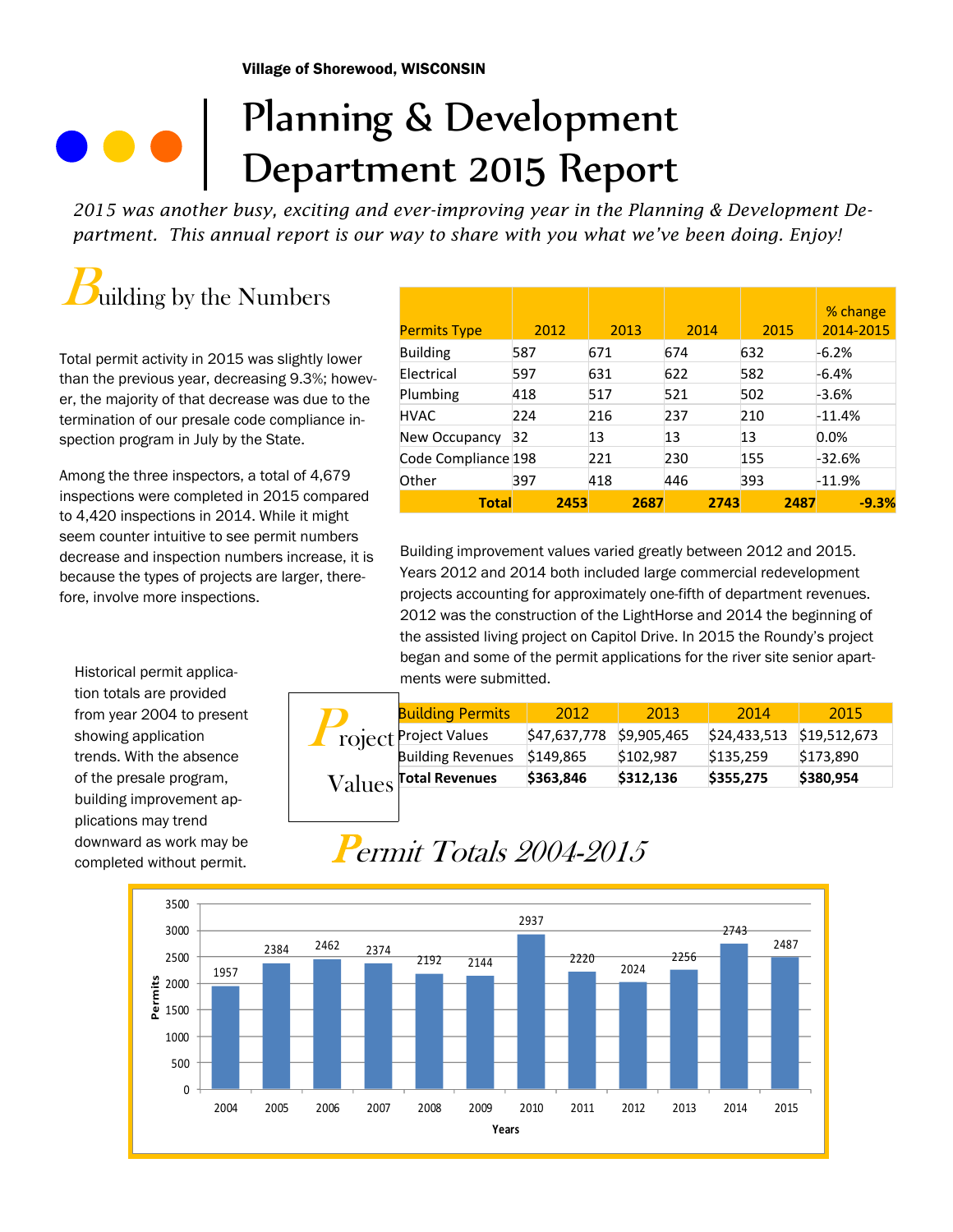## **Property owners continue to invest**

### in their homes

Home improvement permits continue to rise with the largest investment in renovation projects and new roofs.

In the below table, single family homes show the largest number of issued building permits as expected as they comprise the largest portion of dwelling types in the Village.

| <b>Building Per-</b><br>mit-Use   | <b>Total Per-</b><br>mits | <b>Construction</b><br><b>Value 2015</b> |
|-----------------------------------|---------------------------|------------------------------------------|
| Commercial/<br><b>Multifamily</b> | 54                        | \$25,963,280                             |
| <b>Single Family</b>              | 453                       | \$7,011,764                              |
| <b>Duplex</b>                     | 93                        | \$801,420                                |
| School                            | $\mathbf{1}$              | \$560,216                                |
| Village                           | $\overline{2}$            | \$16,000                                 |
| Condo                             | 5                         | \$142,993                                |
| Other                             | 24                        | \$17,000                                 |
| <b>TOTAL</b>                      |                           | \$34,512,673                             |

| <b>Type of Building Improve-</b><br>ment | 2015           | <b>Permit Fee</b> |         | <b>Value</b> | <b>Construction</b> |
|------------------------------------------|----------------|-------------------|---------|--------------|---------------------|
| <b>Addition/Alteration</b>               | 26             | \$                | 13,971  | \$           | 1,417,100           |
| Concrete work/Foundation                 | 37             | \$                | 2,862   | \$           | 193,428             |
| Deck/patio                               | 67             | \$                | 6,446   | \$           | 354,959             |
| <b>Demolition</b>                        | 10             | \$                | 3,330   | \$           | 373,512             |
| <b>Dormer</b>                            | 3              | \$                | 567     | \$           | 58,038              |
| <b>Drain Tile</b>                        | 21             | \$                | 1,701   | $\zeta$      | 151,944             |
| <b>Driveway</b>                          | 30             | \$                | 3,211   | \$           | 308,250             |
| Fence/wall                               | 85             | \$                | 5,808   | \$           | 246,729             |
| Foundation                               | 22             | \$                | 2,238   | \$           | 207,870             |
| Garage/shed                              | 15             | \$                | 2,181   | \$           | 219,300             |
| <b>New Construction</b>                  | $\overline{4}$ | \$                | 68,365  | \$           | 24,581,566          |
| Renovation/Restoration                   | 142            | \$                | 42,213  | \$           | 4,395,557           |
| Roof                                     | 132            | \$                | 16,762  | \$           | 1,664,237           |
| <b>Siding</b>                            | 16             | \$                | 2,703   | \$           | 256,697             |
| General/Other                            | 22             | \$                | 1,622   | \$           | 83,486              |
| <b>Totals</b>                            | 632            | \$                | 173,980 | \$           | 34,512,673          |

## Commercial Projects

In 2015 developer General Capital submitted building applications for the Metro Market grocery store and parking deck - project valued over \$8ml.

Also in 2015, developer Robert Joseph submitted the building application for the adjacent mixed-use building , The Mosaic - valued at \$15ml. The footings and foundation was completed by the end of 2015.

Even though Harbor Chase assisted living began construction in 2014, the bulk of the construction took place in 2015. The property behind this site completed demolition for the 2016 build of an independent apartment building.

### Harbor Chase assisted living– from rendering to completion

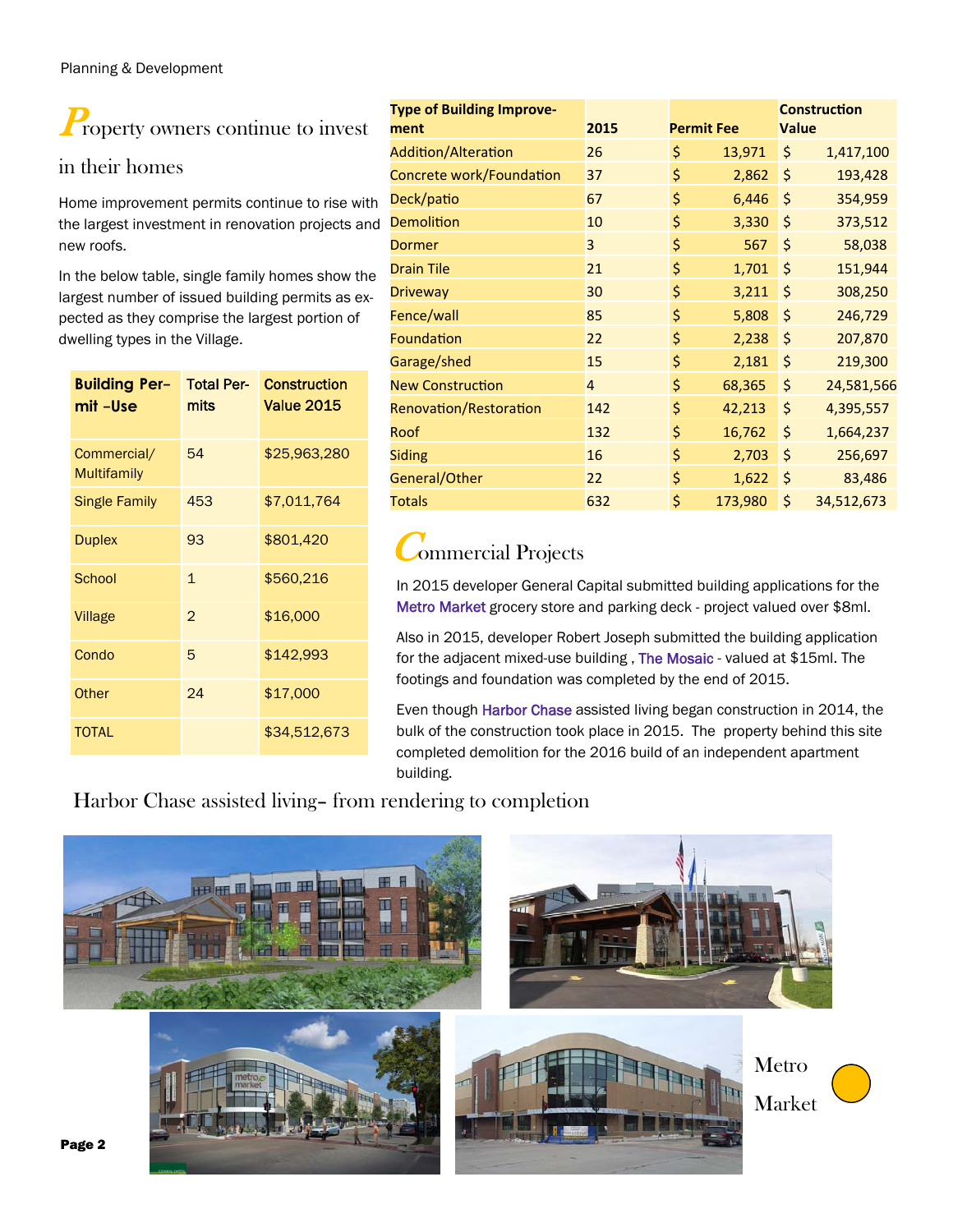## Development & Planning Highlights

- Assisted with tasks related to Wilson Drive Task Force .
- ◆ Continued coordinating bike share grant: contract with consultant for design phase.
- ◆ Neighborhood Loan Program revised.
- Completed Parks Plan update.
- ◆ Administered first bike corral.
- $\triangleleft$  Assisted with approvals and site plan exams for Metro Market and Sherman independent apartments at the river site.
- **+** Proposed various zoning amendments.
- ◆ Continued GIS coordination and prep for 2016 changes.
- Assisted with Top Redevelopment Opportunity Site booklet for open house event and other materials and website resources.

## $B$ oard of Appeals in 2015

There was 7 board of appeals meetings in 2015. The majority of the 14 items were for variance requests for constructing a structure (garage, pergola, deck, patio) within

| <b>Number of Meetings Held</b>                       | 7  |
|------------------------------------------------------|----|
| <b>Number of Total appeals</b>                       | 14 |
| Appeals related to structures in<br>zoning setbacks  | 7  |
| Appeals related to other zoning                      | 5  |
| <b>Appeals related to Uniform Build-</b><br>ing Code | 2  |

### Plan Commission Activities in 2015

There was 7 plan commission meetings in 2015. This was the year for the planning director to request changes in the zoning code for allowing patios in the street side yard setback; allowing porches to encroach 2 more feet into the front yard setback; and creating a commercial lighting ordinance.

|       | <b>Number of Meetings Held</b>                | $\overline{7}$ |              |
|-------|-----------------------------------------------|----------------|--------------|
|       | <b>Conditional Use applications</b>           |                |              |
|       | massage business                              | $\mathbf{1}$   |              |
|       | solar panel installation                      | $\mathbf{1}$   |              |
|       | carryout business                             | $\overline{2}$ |              |
|       | antenna installations                         | 4              |              |
|       | temporary use municipal lot                   | $\mathbf{1}$   |              |
|       | <b>Special Exception applications</b>         |                |              |
|       | commercial parking requirements               | $\mathbf{1}$   | (2 meetings) |
|       | zoning corner setback gas station             | $\mathbf{1}$   | (2 meetings) |
|       | zoning setback commercial condenser           | $\mathbf{1}$   |              |
|       | <b>Zoning Amendment Request</b>               |                |              |
|       | allow patio in corner setback                 | $\mathbf{1}$   | (2 meetings) |
|       | allow porch in front setback                  | $\mathbf{1}$   | (2 meetings) |
|       | create commercial lighting ordinance          | $\mathbf{1}$   | (2 meetings) |
|       | remove solar panels as CUP                    | $\mathbf{1}$   | (2 meetings) |
| Other |                                               |                |              |
|       | <b>Update on Central District Master Plan</b> | $\mathbf{1}$   | (2 meetings) |
|       | Discuss existing parking agreement            | 1              |              |

## the zoning setback. The zoning setback.

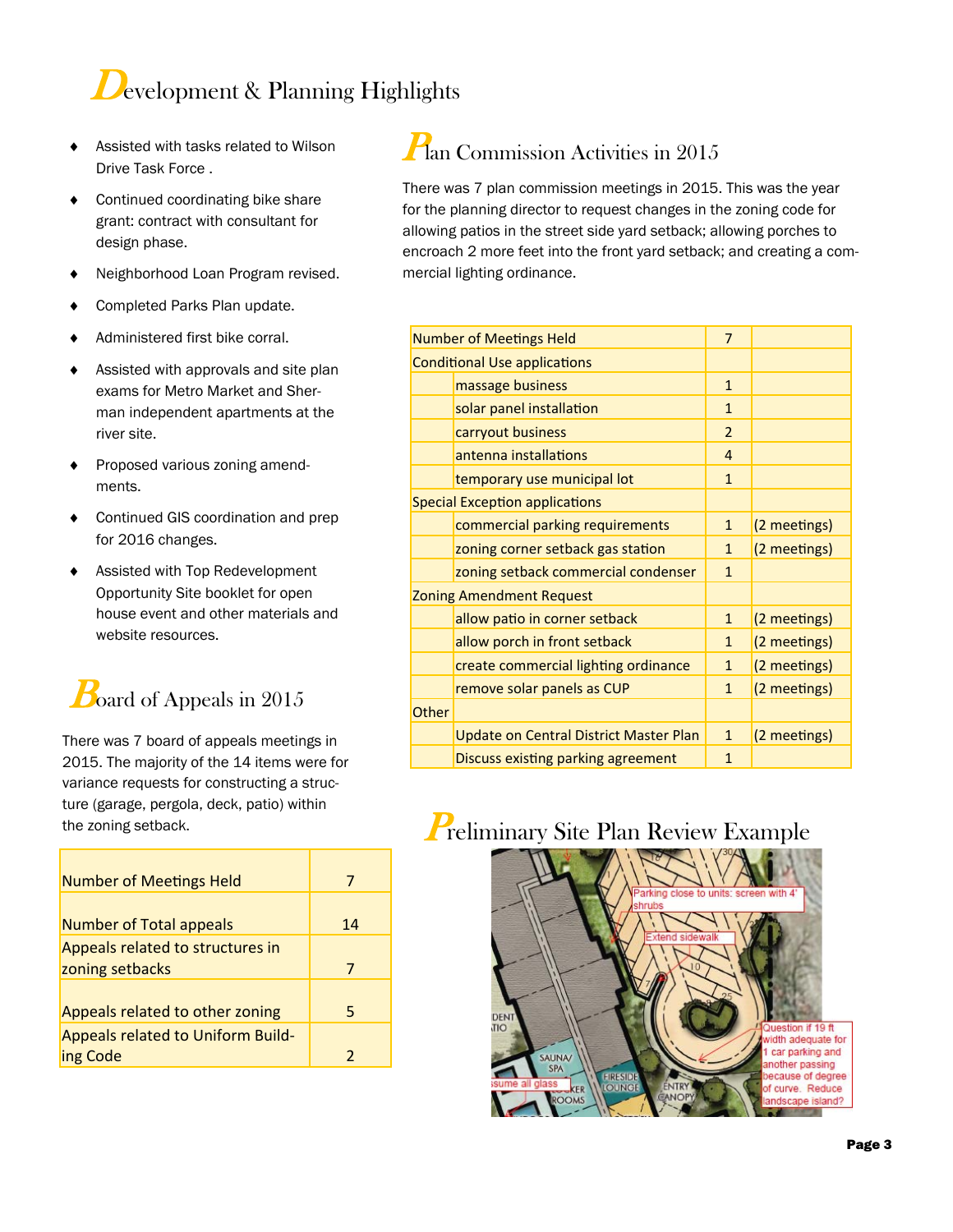

### 260 active businesses– 140 are storefronts

The number of business inquiries and new business openings slowed down in 2015. The side table shows 13 new business applications, 3 changes in ownership, 3 that relocated and 1 business that expanded. Most of the new businesses are service oriented.

Late summer the village began an outreach to business and commercial owners, checking in with them to see how they are doing. Overall, businesses are pleased with Shorewood, especially service-oriented and food businesses. Retailers are satisfied, but always wish for more daytime foot traffic.

#### **VACANCIES**

At the end of 2015, the business district has 10 storefront vacancies– usually storefront vacancies hover at 5 to 6 spaces.

To assist inquiring business, PDD placed a Vacancy List on the village website, providing contact



Last year PDD implemented a new building/permit system through BS&A. In 2015, efforts were on decreasing the number of paper permit applications. Once the system was in, no hard copies of permits were kept. This year staff encouraged contractors to email applications, which is easily done with permit forms having a hyperlinked SUBMIT button embedded in the form.

#### New Businesses 2015 New Owners

Positronic Tattoo Scenario Hair Design Behrens Psychotherapy Services, LLC Anytime Fitness Flourish Counseling Milwaukee, LLC No. 1 Chinese Restaurant Mary Best Designs Embodied Therapeutics (yoga) **Relocated** Jay Schmidt Group (realtor) Multiline Insurance Agency Crafted Career Concepts **Career Concepts Wells Fargo Bank** Metro Market **The Workroom LLC** Edward Jones Olson House (design and retail) **Expanded** Sydney B, A Children's Boutique Swanky Seconds Izabella's Salon (nails) N Studio (hair salon)



Three years ago a 5-Year occupancy renewal program started. So far 66 businesses have participated. The purpose of the program is to ensure commercial spaces are safe and properties are maintained.

#### Examples of PDD 2015 Continuous Improvements

- $\Rightarrow$  Completed 5S process in department storage vault, cleaning, organizing and labeling a home for everything.
- $\Rightarrow$  Created fillable citation form, decreasing repetitive form completion by inspectors.
- $\Rightarrow$  Online payments started April 2015. Over 7% of applications are paid for online and staff will continue to promote in 2016. There's an overall shout-out to the village - always hear congratulations from contractors that the village accepts credit cards – continue to hear that other municipalities do not.
- $\Rightarrow$  Decreasing paper for additional permit fee invoices or reinspection fees by only emailing invoices to contractors.
- $\Rightarrow$  Some contractors that do a lot of work in Shorewood are submitting all applications online.
- $\Rightarrow$  Reduced number of affidavit hard copies and unnecessary signatures on design approvals and special privileges that delayed approval completion.
- $\Rightarrow$  A Kaizon moment regarding property enforcement for ordering lawn maintenance for unkempt properties, eliminating an unnecessary step. PDD used to notify DPW who notified Green Team to cut lawns– Code Compliance Inspector Koepp simply asked the question 'why' and now directly contacts Green Team.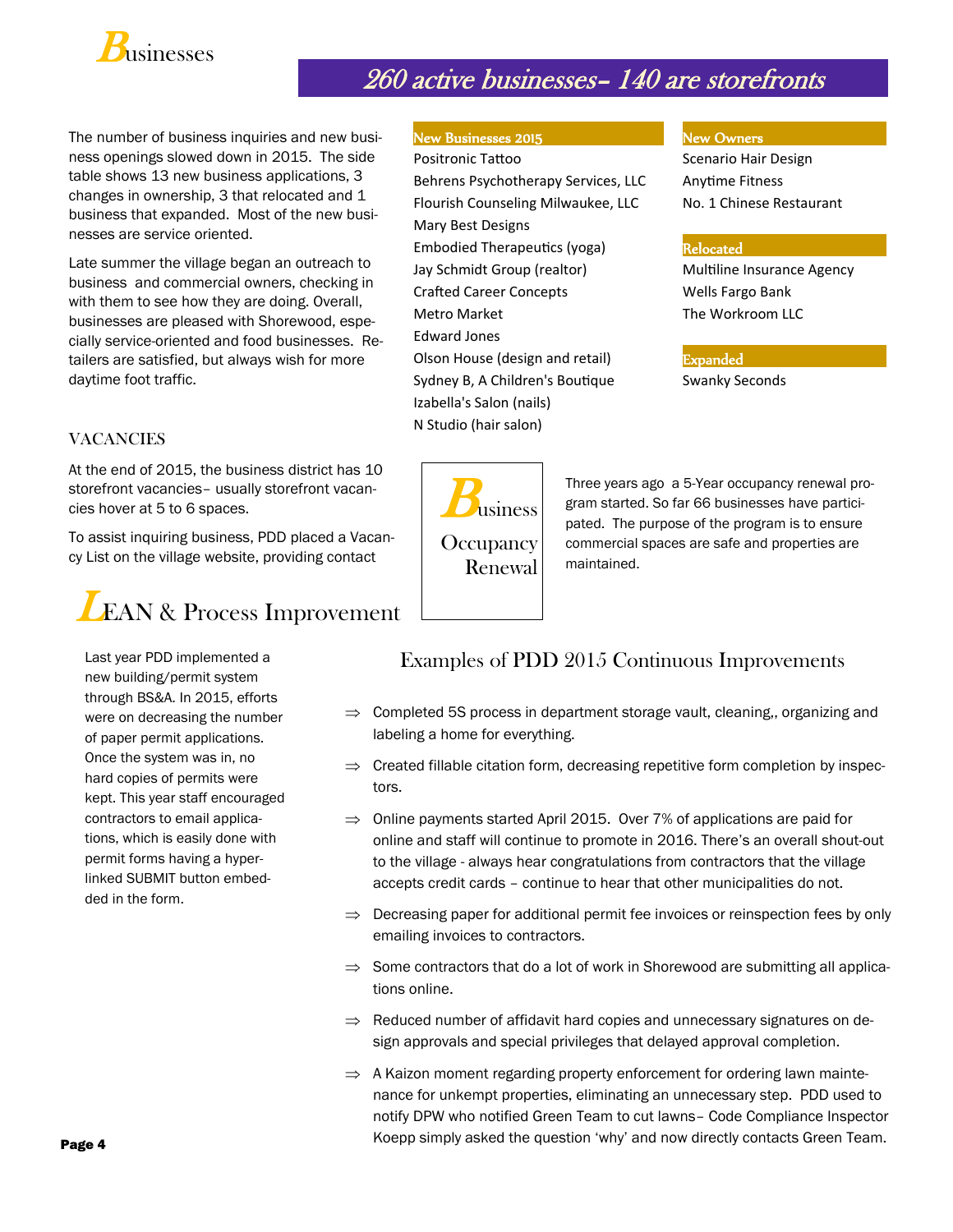

The number of property enforcement orders totaled 248 in 2015 . All complaints received are considered an enforcement item and counted in the total. Of the 88 complaints received, 18 resulted in No Cause For Action, therefore approximately 80% of complaints resulted in an enforcement correction order. The number of total orders and complaints were higher than in 2014 as shown in the side graph.

### Enforcement by Use

Of the total 248 of enforcement orders, the majority are for single family dwellings (35%). Duplexes and commercial properties are the second (31%) and third (22%)largest uses to receive enforcement orders.

Of the 87 enforcement orders for single family, 37 originated from complaints. Of the 78 orders issued for duplexes, 27 were from complaints.

Single family homes represent 68% of the total dwellings in the village or 34% of the total dwelling units. Duplexes represent 26.3% of the total dwellings and 26.4% of the total dwelling units.



### Enforcement Totals vs. Complaints

■ Total Property Enforcement ■ Total No Cause for Action ■ Complaints



### Enforcement Categories

Property enforcement items are categorized, choosing the primary item that caused the correction order. From the below table, Exterior Surfaces, Clean Up Orders and Grass & Weeds were the highest categories for issued enforcement orders.

| <b>Categories</b>        | 2014           | 2015           |
|--------------------------|----------------|----------------|
| chimney                  | $\overline{2}$ | $\mathbf{1}$   |
| <b>Exterior Surfaces</b> | 67             | 81             |
| Grass/Weeds              | 27             | 32             |
| <b>Clean Up Orders</b>   | 40             | 46             |
| <b>Cross connection</b>  |                | 25             |
| <b>Drainage</b>          | 5              | 5              |
| General                  | 5              | $\mathbf{1}$   |
| Structure                | 7              | 3              |
| Interior                 | 7              | 13             |
| <b>Multiple</b>          | 5              | 2              |
| <b>Parking</b>           | 9              | 3              |
| Permit required          | 9              | 15             |
| Equipment                | $\mathbf{1}$   | $\mathbf{1}$   |
| Fence                    | 5              | 14             |
| <b>Windows/Doors</b>     | $\mathbf{1}$   | 4              |
| Signage                  | $\mathbf{1}$   | $\overline{2}$ |
| <b>Total Orders</b>      | 191            | 248            |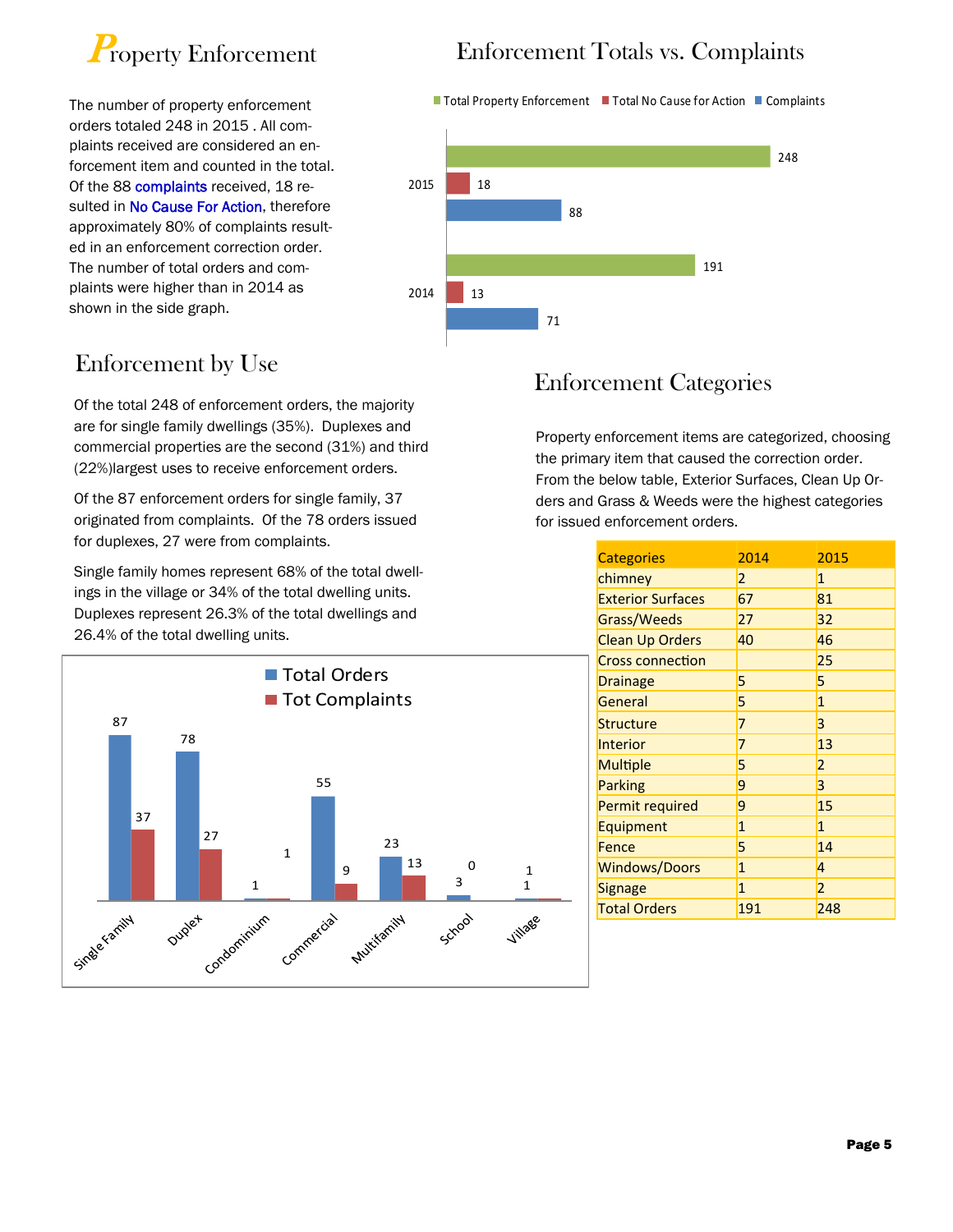

Court is held once a month and citations for property enforcement were scheduled for 8 court dates through 2015. Of the 117 citations across 29 property owners, approximately half of the owners failed to appear in court. The majority of the citations are for two commercial property owners. 18 of the 117 citations have been paid and 9 dismissed.

### Reinspection Fees

|                                       | <b>Total</b> | <b>Tot Fee</b> |        |
|---------------------------------------|--------------|----------------|--------|
| <b>Enforcement Orders</b>             | 248          |                |        |
| <b>Enforcement Reinspection Fees</b>  |              | Ś              | 12,550 |
| <b>Building Permit Reinspection</b>   | 40           | Ŝ              | 1,320  |
| <b>Electrical Permit Reinspection</b> | 32           | \$             | 917    |
| <b>Plumbing Permit Reinspection</b>   | 19           | S              | 500    |
| <b>HVAC Permit Reinspection</b>       | 16           | ς              | 480    |

### Before—After Property Enforcement Pictures

|                            | 2014 |        | 2015 |         |
|----------------------------|------|--------|------|---------|
| <b>Citations Issued</b>    | 42   |        | 117  |         |
| # of Props. Cited          | 29   |        | 29   |         |
| <b>Amount Issued</b>       |      | 34,218 | Ŝ    | 197,563 |
| <b>Amount Paid</b>         | Ś    | 752    | Ŝ    | 3,569   |
| # Properties Paid<br>4     |      |        | 20   |         |
| <b>Dismissed Citations</b> |      |        | 9    |         |
| <b>Voided Citations</b>    | 2    |        |      |         |

Reinspection fees may be applied to issued permits when the number of inspections have gone beyond reasonable. Reinspection fees are also applied to property enforcement efforts. If the property owner and village inspector agree on when items will be repaired and the inspector inspects the item following an action due date, a reinspection fee is applied if the work is not complete. Over

\$28,000 in reinspection fees have been invoiced; however, \$12,550 have been paid by the end of 2015.

There are many examples of property improvements throughout 2015 via property enforcement, helping to maintain and improve Shorewood's neighborhoods.

Example 1: Most house trim exposed, holes or rotted. Driveway segments cracked and heaved. Roof on house and garage curling severely. Disconnected downspouts. Weeds and overgrown shrubs. Rotted airing porch. Corrections: replaced roof, removed additional rotted shed, painted all exposed trim and removed unneeded downspouts, replaced airing porch, cleanup landscaping, removed mold from garage, replaced heaving concrete.

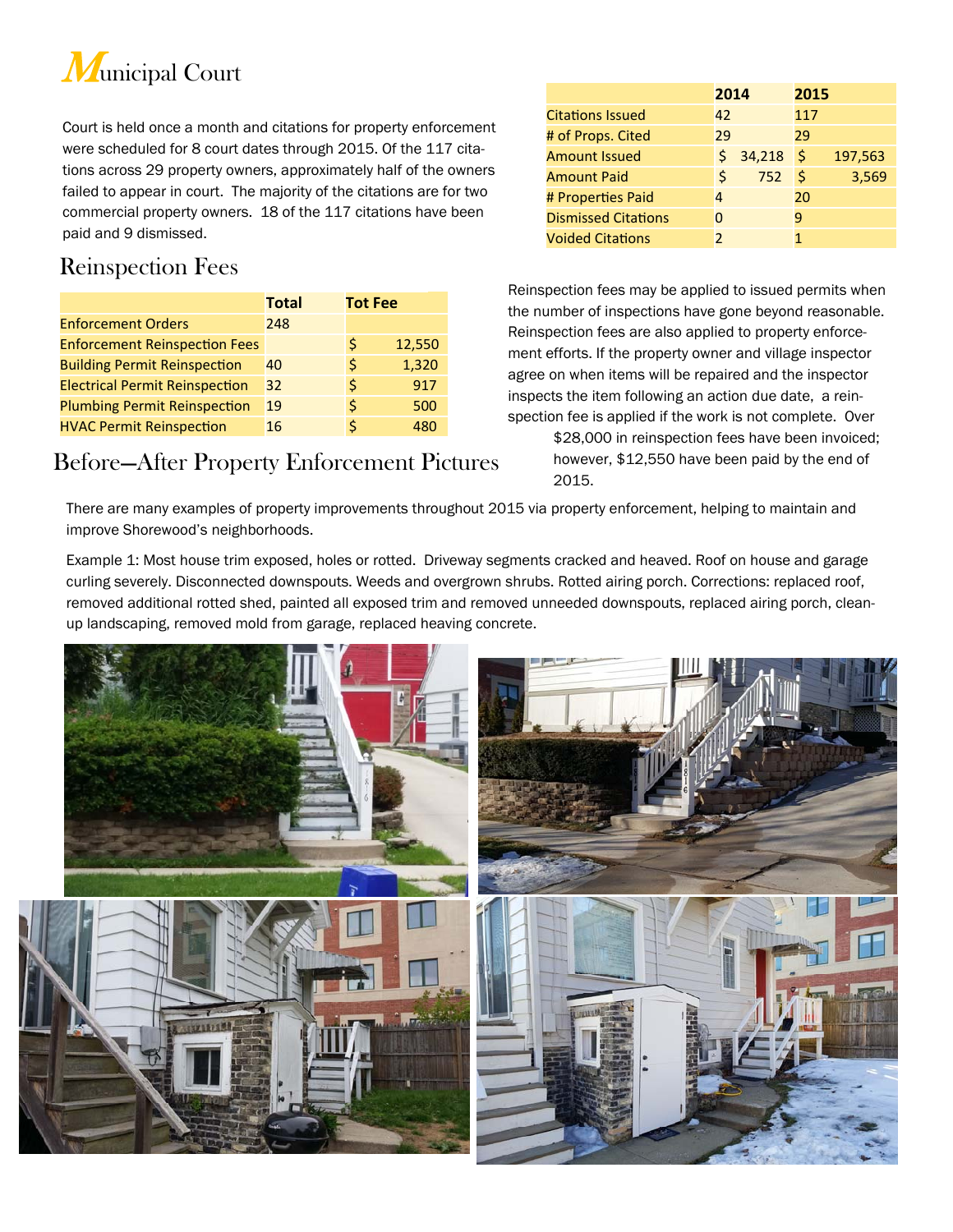### Before—After Pictures continued

Example 2: Trim peeling and rotting; patchwork fascia and soffits. Completed: all trim and fascia repaired and painted; brick tuckpointed.







fits and fascia and gutters, junk throughout yard, rotting wood surfaces, overgrown weeds, and dilapidated garage. All trim painted, new gutters and downspouts, junk removed, fascia replaced and weeds removed.